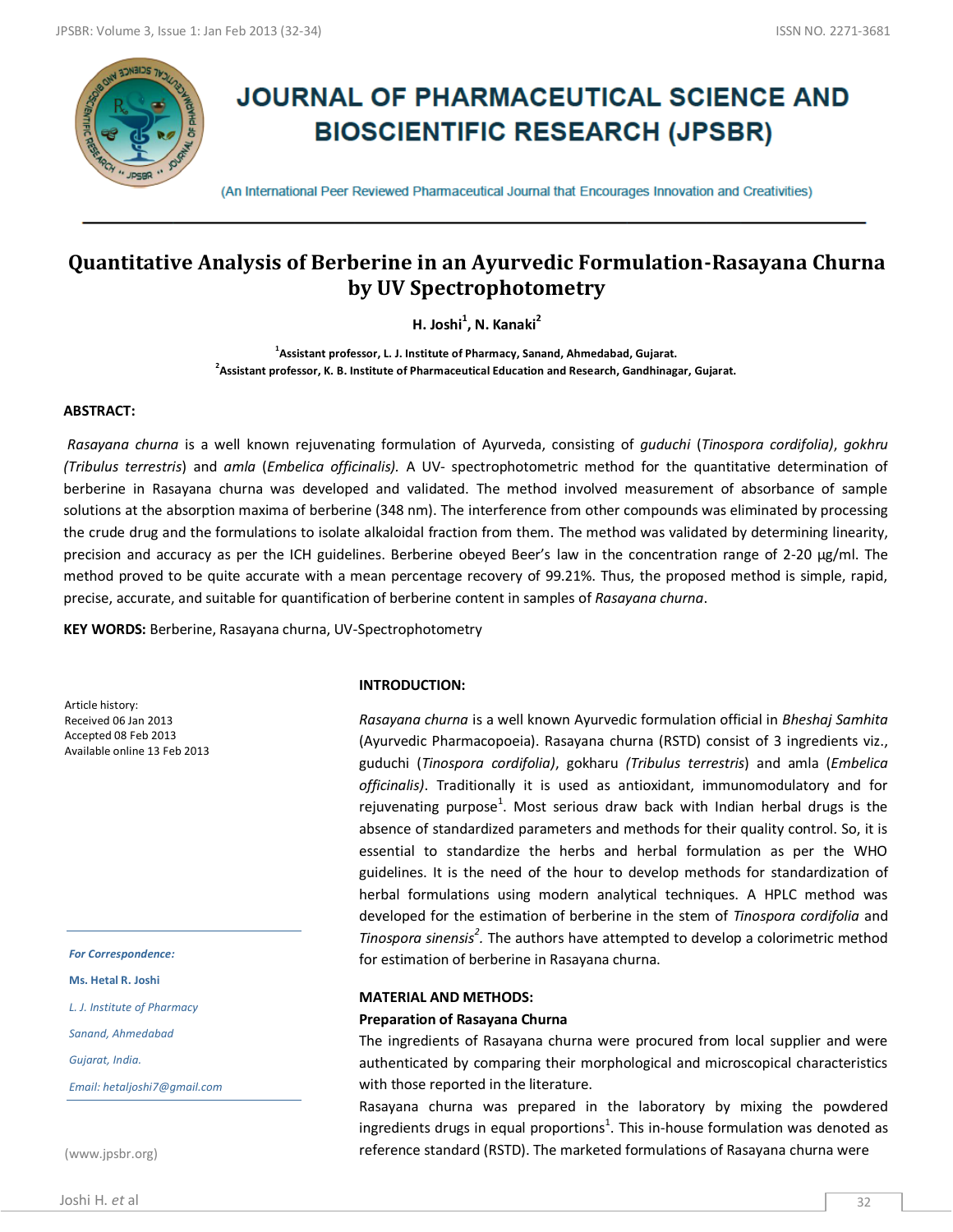procured from two different manufacturers, The Zandu Pharmaceutical World LTD, Vapi, Gujarat (RZAN) and Shri Narnarayan Ayurvedic Pharmacy, Ahmedabad, Gujarat (RNAR).

# **Chemicals**

All the chemicals and solvents used were of A.R. grade; standard Berberine (98%) was procured from YUCCA laboratories, Mumbai.

#### **Preparation of sample solutions**

Accurately weighed quantity (3 gm) of in-house (RSTD) and each of the marketed formulations (RZAN and RNAR) was triturated separately with ammonia solution and dried at room temperature below  $60^{\circ}$ C. The dried material was extracted with chloroform for 1 hr. The chloroform extract was separated by filtration and extracted successively with 5%  $H<sub>2</sub>SO<sub>4</sub>$  (10ml x 3). The combined acidic extract was basified with sodium carbonate solution upto pH 9. The basified solution was extracted with three successive portions of chloroform. The chloroform extract was then concentrated to dryness at temperature not exceeding  $50^{\circ}$ C. The residue was dissolved in 10 ml of methanol and 1 ml of this stock solution was diluted upto 10 ml in a volumetric flask with methanol. The same procedure was performed for market formulations of Rasayana churna and powdered stem of *Tinospora cordifolia*.

#### **Preparation of standard solution of berberine**

An accurately weighed quantity (10mg) of berberine was dissolved in methanol and volume was made up to 10ml with methanol in a volumetric flask. Stock solution of berberine was prepared by diluting 1 ml of this solution with methanol up to 100ml in volumetric flask to give 10 µg/ml concentratrion of berberine.

#### **Calibration curve of berberine**

Appropriate aliquots of the stock solution were taken and diluted with methanol in separate 10 ml volumetric flasks to prepare standard solutions of berberine having concentrations ranging from 2 to 20µg/ml of berberine. The absorbance of each standard solution was measured at 348 nm, using methanol as blank. The absorption maxima and Beer's law limit were recorded and data that prove the linearity and obey Beer's law limit were noted. The linear correlation between these concentrations(x- axis) and absorbance (y-axis) were graphically presented and slope (b), intercept (a), and correlation coefficient  $(r^2)$  were calculated for the linear equation (y=bx+a).

#### **Estimation of berberine in Rasayana churna**

Absorbances were measured at 348 nm for sample solutions of Rasayana churna and stem of *Tinospora cordifolia*. The concentrations of berberine in the samples were calculated using the regression equation for berberine and the content of berberine was expressed as percentage by weight.

#### **Precision and accuracy**

The method was validated for precision and accuracy. The method was validated for interday and intraday precision by taking repeated measurements of the absorbance at 348 nm of the sample solution of same concentration on three consecutive days and at three different time-points on a single day, respectively. The accuracy of the method was determined by performing the recovery studies at two different concentration-levels, after adding known amounts of berberine into the Rasayana churna, of which the berberine content was estimated previously.

## **RESULTS AND DISCUSSION**

A UV-spectrophotometric method for quantification of berberine in Rasayana churna was developed. The method involves measurement of UV absorbance at absorption maxima 348 nm for quantification of berberine in herbal formulations. Berberine was found to obey Beer Lambert's law within the concentration range of 2-20 μg/ml at 348 nm with correlation coefficient of 0.991 (Table 1, Figure1). The regression equation for the linearity curve was  $y = 0.0612x -$ 0.0108. The interference from other compounds was eliminated by processing the crude drug and the formulations to isolate alkaloidal fraction from them. The concentrations of berberine in *Tinospora cordifolia* stem and the formulations of *Rasayana churna* were determined and expressed as percentage by weight of the crude drug or formulation (Table 2). The method was validated for precision by estimating the repeatability and reproducibility (Table 2) and for accuracy by recovery study (Table 3). The method was found to be precise and accurate.

# **CONCLUSION**

The UV-Spectrophotometric method developed for quantification of berberine in *Rasayana churna* is simple, rapid, precise, accurate, and suitable for quantitative monitoring of berberine content in samples of *Rasayana churna*.

#### **Acknowledgement**

The authors are grateful to Dr. K. Pundarikakshudu, Director, L. J. Institute of Pharmacy, Ahmedabad, for encouragement and support**.**